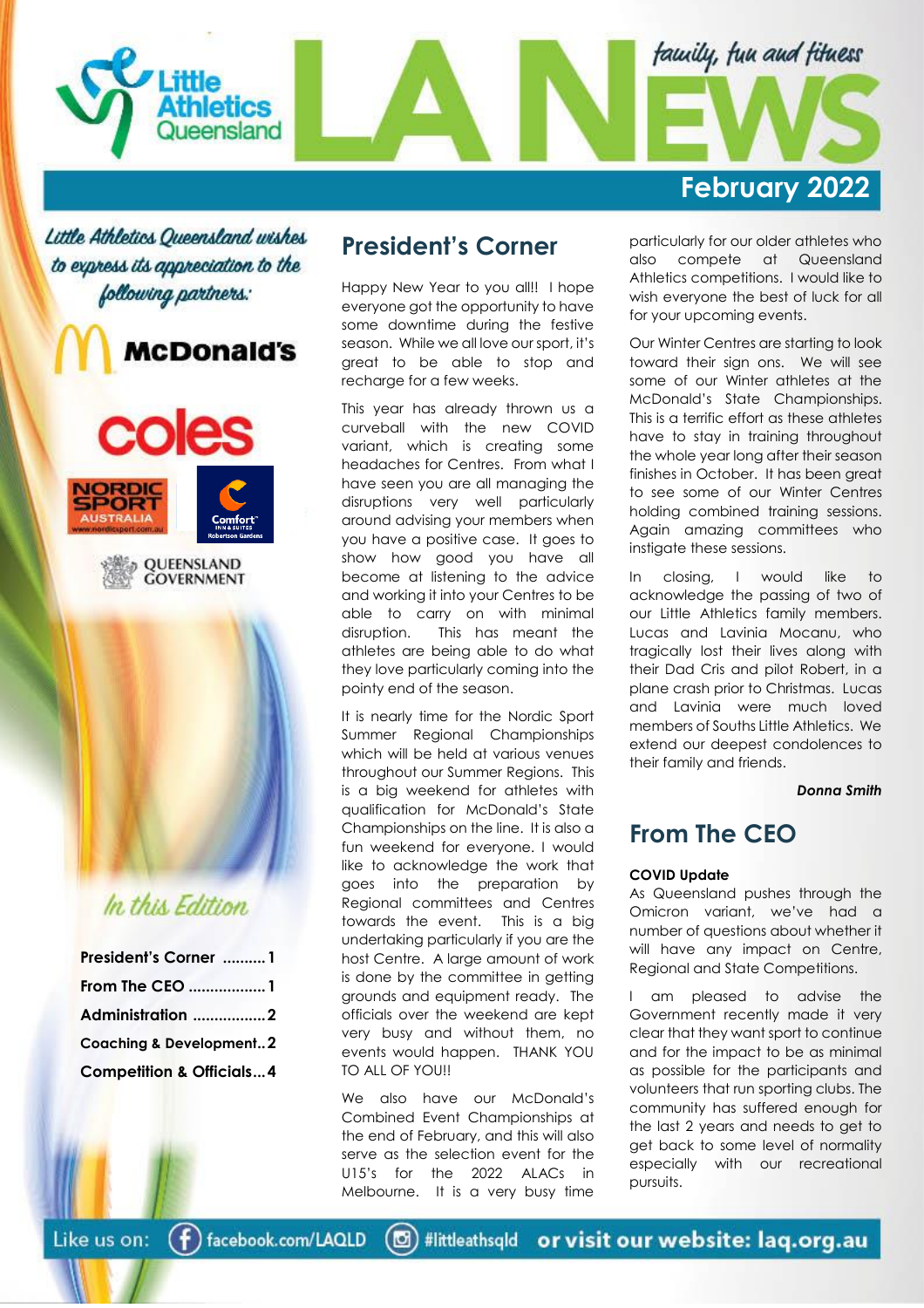### **2**  $\mathbf A$  News

As a result, the restrictions have not changed for sport. Outdoor sport is still not restricted which means we are not required to check in people, we don't have to adhere to density requirements and we don't have to ensure our participants, parents or volunteers are double vaccinated.

Our Regional and State competitions will be going ahead as planned and athletes will be required to compete at their Regional Championships if they wish to qualify for the State Championships.

As to be expected, people will still need to follow the public health orders and stay at home if they have COVID or are a close contact of someone with COVID.

The signs so far for 2022 are looking promising. The shift has changed to living with COVID is a vast improvement on where we've been at any other point in this pandemic.

I wish all the athletes the best of luck for the remainder of the season and smooth sailing for the organisers of all of the Summer Regional Championships.

### **State Government Grant**

Little Athletics Queensland was successful in obtaining \$55,000 from the Queensland Government through it's Active Industry Project Fund to develop an online education hub for our Centres and members. Once finished, the hub will offer innovative and engaging education programs on all aspects of running our sport whether that be coaching, officiating or administration.

We'll keep you posted on how it progresses. LAQ thanks the Queensland Government for its support of our sport.

*Simon Cook*

## **Administration**

### **Athlete Award Nominations**

Nominations for the George Harvey Leadership Award and Laurie Baartz Memorial Trophy for Most Improved Athlete close on Wednesday 2<sup>nd</sup>

March. We encourage Centres to nominate athletes worthy of these awards.

The updated LAQ Awards booklet is now available on our website. This booklet contains information about all LAQ awards as well as nomination forms.

## **Summer Centres**

### Banana Donations

Just a reminder to Summer Centres that the Banana Donations have been suspended indefinitely due to the current COVID-19 situation.

### 2022 / 2023 Centre & Committee Membership Forms

Summer Centres will find enclosed in this month's mailout the Committee Membership Form for the 2022/2023 season. Once Centres have held their Annual General Meetings, this form must be completed and returned to the LAQ office by the Friday 20th May 2022.

### **Winter Centres**

2022 / 2023 Registration Fees A reminder that the LAQ registration fees for the 2022/2023 season are:

- Tiny Tots: \$45.50
- U6-U17: \$77.50

Centres should be aware of Rule 1.8.1 of the Centre Constitution regarding the maximum fees that can be charged when setting your fees for the new season.

For Centres that charge a once off fee at the start of the season, the total fee cannot be greater than three times the LAQ registration fee.

Centres that charge a fee at the start of the season as well as running fees throughout the season, the overall total cannot be greater than four times the LAQ registration fee.

### FairPlay Vouchers Now Open

The next round of the Government's FairPlay vouchers has been released.

Queensland children who are eligible can receive a voucher valued up to \$150, which can be used for their registration fees.

Centres that receive the FairPlay vouchers will need to redeem them through the Queensland Government. For information on how to redeem the vouchers, please click [here.](https://www.qld.gov.au/recreation/sports/funding/fairplay/providers/redeem)

*Shannon Kruger, Ngaire Hollands & Amanda-Jayne Noble*

# **Coaching & Development**

### **School Holiday Coaching Clinics**

During January, LAQ held three clinics in Brisbane, Runaway Bay and Townsville. All clinics had great participation numbers, with 31 athletes in Brisbane, 26 athletes in Runaway Bay and 22 athletes in Townsville.

Thank you to all athletes who attended our clinics during these school holidays. We had a total of 128 athletes across five clinics. And a special shout out to our fantastic group of coaches for your assistance at these clinics.



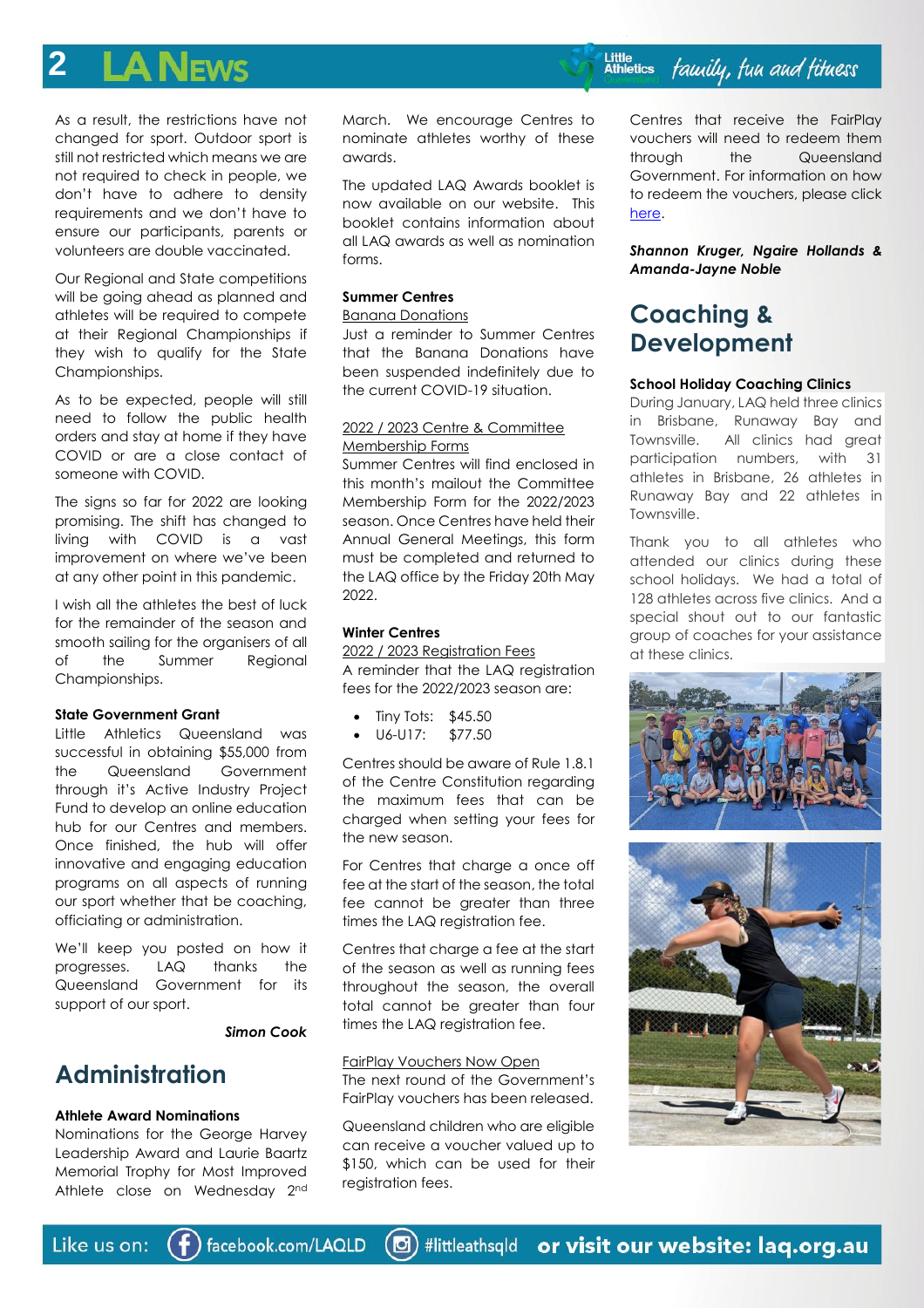# **3**





**Introduction to Teaching Little Athletics Skills (ITLAS) -** *Formerly Introduction to Coaching (ITC)* Take your first step into basic athletics skills coaching. All practical, no exam, no previous experience necessary!

If you want to learn more about athletics for kids, then this is the course for you!

The ITLAS is designed to help participants become better placed to assist children to perform basic athletic skills. The course is great for parents, school teachers and other interested persons who want to know a little more about the skills of the sport so that they may help to coach children of Primary school age, assist at Little Athletics Centres or prepare students for a school athletics carnival. Participants will be shown skills, drills, games and activities relevant to the target age group.

The ITLAS is a non-accredited practical coaching course designed for Little Athletics.

1 Day course - 6.5 hours duration. Cost: **\$99** per participant. Participants need to be minimum of 16 years of age at the time of the course.

If you are interested in finding out more information or booking a course for your Centre, more details can be found on the LAQ website or contact the Association Office.

### **Little Athletics Program for Schools (LAPS)**

The purpose of our LAPS session is to promote Little Athletics and to encourage more children to register with their local centre. LAQ Development Staff and presenters, on behalf of the local Little Athletics centre make the visits, which include children having an active experience participating in different track and field events and distribution of relevant materials to both teachers and students.

If there are any Centres who wish us to contact a specific school to see if we can run a LAPS session, please contact Kendal or Shaun at the LAQ office. Please understand that we aim to conduct all school visits for those who request them, however we cannot guarantee this.

### **Interesting Read**

We came across an interesting blog the other week about child development and thought that it is very relevant to the needs of our young athletes and young athlete coaches.

Note: the following is an abridged version of the full article, with just the headings and a one or two key points for each of them.

## 10 Things Youth Sports Coaches Must Know About Child Development By Erica Suter

*"Long-term athletic development" is a phrase that has gained a tremendous amount of traction in the past few years. It highlights the importance of a gradual and meticulous journey for physical growth and performance gains in speed, strength, and power with youth athletes.*

*…..Through growth spurts, maturation, coordination disturbances, speed hindrances, and so much more, coaches need to have some degree of knowledge about child development so they can learn how to help their athletes during these dynamic* 

*…..Here are 10 things youth coaches must know about child development to set their athletes up for a successful and healthy career."*

1. Everyone Is on a Different Schedule You can't rush physical

development. Every child is on their own biological clock, so one 11-year-old kid might be slower than the 11-year-old kid next door.

2. Speed Can Slow Down During the Growth Spurt A child may be the fastest kid on the team from ages 7–11, then all of a sudden, their speed stagnates, or worse yet,

decreases…….focus on their strengths during this time, and let speed catch up as they mature into their bodies.

- 3. A Female Athlete's Menstrual Cycle Impacts Performance Athletes on their menstrual cycle are more susceptible to fatigue and sleep disturbances, so it is much more helpful to promote adequate recovery, nutrition, and proper load monitoring during this time.
- 4. Stability Is a Requirement for Pre-Adolescent and Adolescent Core **Training**

…..coaches need to keep in mind that core training must cover stabilising all of the muscles of the trunk—from the gluteal to the abdominals to the psoas.

5. Young Athletes Need Behaviour Change Building a culture of accountability outside the gym and off the field ensures that young athletes grow mentally, socially, and academically.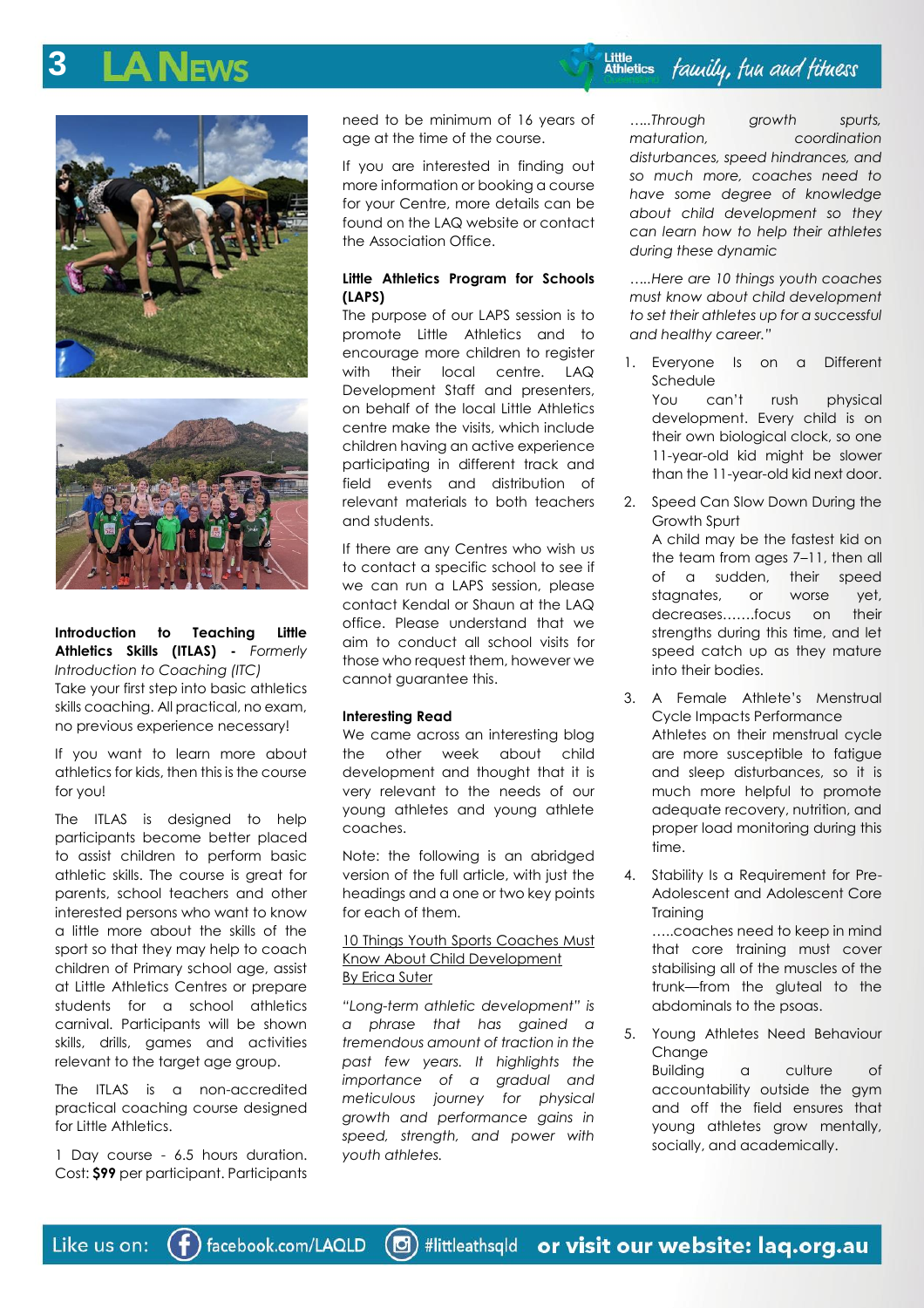### **4 A NEWS**

- 6. Training Age Must Be Considered Training age is important to keep in mind because an athlete may be further along than someone the same age as them because they have been training longer……everyone must have the movement patterns customized to where they are.
- 7. Training Must Be Different for 7- to 8-Year-Olds Than It Is for Adolescents The last thing younger kids want is to be instructed with wall drills, agility rings, ladders, and monotonous drills where the coach barks a running commentary. Younger kids thrive on fun and energy within a practice session, as well as the opportunity to problem-solve without the help of an adult figure.
- 8. All Age Groups Benefit from Free Play and a Variety of Movements …..older kids also benefit from play amidst the busy structure of year-round sports…… Sometimes it is a nice escape for them to return back to the childhood days of tag and fun.
- 9. Plyometrics Should Be About Quality, Not Quantity …..plyometrics are not about fatiguing the athlete; they are about ensuring the athlete produces force into the ground.
- 10. Overuse Injuries Can Increase During the Growth Spurt With the growing system of yearround organised sports, youth athletes become more susceptible to overuse injuries….. kids going through rapid growth spurts, or the time of peak height velocity (PHV), suffer overuse injuries even more.

The full article can be found [here.](https://simplifaster.com/articles/10-things-youth-sports-coaches-must-know-about-child-development/)

# **Game of the Month**

Monster Ball

Equipment:

- At least one ball per player
- 1 very large ball

How to play:

This is a chaotic game that is a lot of fun and gives children plenty of opportunities to practice throwing. It is generally played on a basketball or netball court. The children are divided into two teams. They are each given a basket of balls of different sizes and weights.

A very large "monster ball" is place in the centre of the court. The goal of the game is to throw balls at the monster ball, forcing it to move towards the other team's side of the court. If the ball goes out of bounds while on the other team's side of the court, your team gets a point. The smaller balls can be retrieved by players at any time, but players cannot block shots at the monster ball and cannot touch the monster ball.



*Shaun Lethem & Kendal Newton-Smith*

## **Competition & Officials**

**McDonald's Combined Event Championships (CEC) 25th & 26th Feb, SAF**

Points to note:

- Nominations are open until 9am Monday, 14th February
- Nomination fees are \$15 per athlete
- Nominations will only be accepted via Family or Centre ResultsHQ Profiles
- U13 U14s may only nominate for 2 combined events provided they are programmed on separate days
- U15 U17s may not nominate for the heptathlon (2-day event) and a triathlon; they may

however nominate for 2 triathlon events

- U15 athletes seeking consideration for selection in the 2022 State Team, will need to compete in the heptathlon event at this competition
- Any U9 -U17 failing to start an event, cannot compete in following events within the combined event set

U13-U17 Teams Event athletes are invited to participate in the CEC to earn points for the season score and compete for the title of CEC Team Event Champions. Additional information has been forwarded to Team Event Centres.

## **McDonald's State Championships Souvenir Shirts**

Nordic Sport is taking orders for the 2022 McDonald's State Championships souvenir shirt. A small quantity of shirts will be available for sale during the Championship weekend. Shirt cost \$32 each.

Pre-order forms and payment must be provided to Nordic Sport by Wednesday 2nd March.

Papers are attached to this mailout.

### **ResultsHQ Roll Over Required Winter Centres Only**

Winter Centres using ResultsHQ should be looking to conduct a Season Rollover in the Centre ResultsHQ Profile at least 2 weeks prior to their first sign on date. An email will be issued to all Winter Centres shortly with instructions on the process required. For assistance with this or for any other queries on ResultsHQ, please contact Bianca through the LAQ Office

## **Calendar Dates to Remember**

**February** 

 $\bullet$  4<sup>th</sup> – 6<sup>th</sup> February Met North Regional Championships @ Bracken Ridge LAC

South Coast Regional Championships @ Ashmore LAC